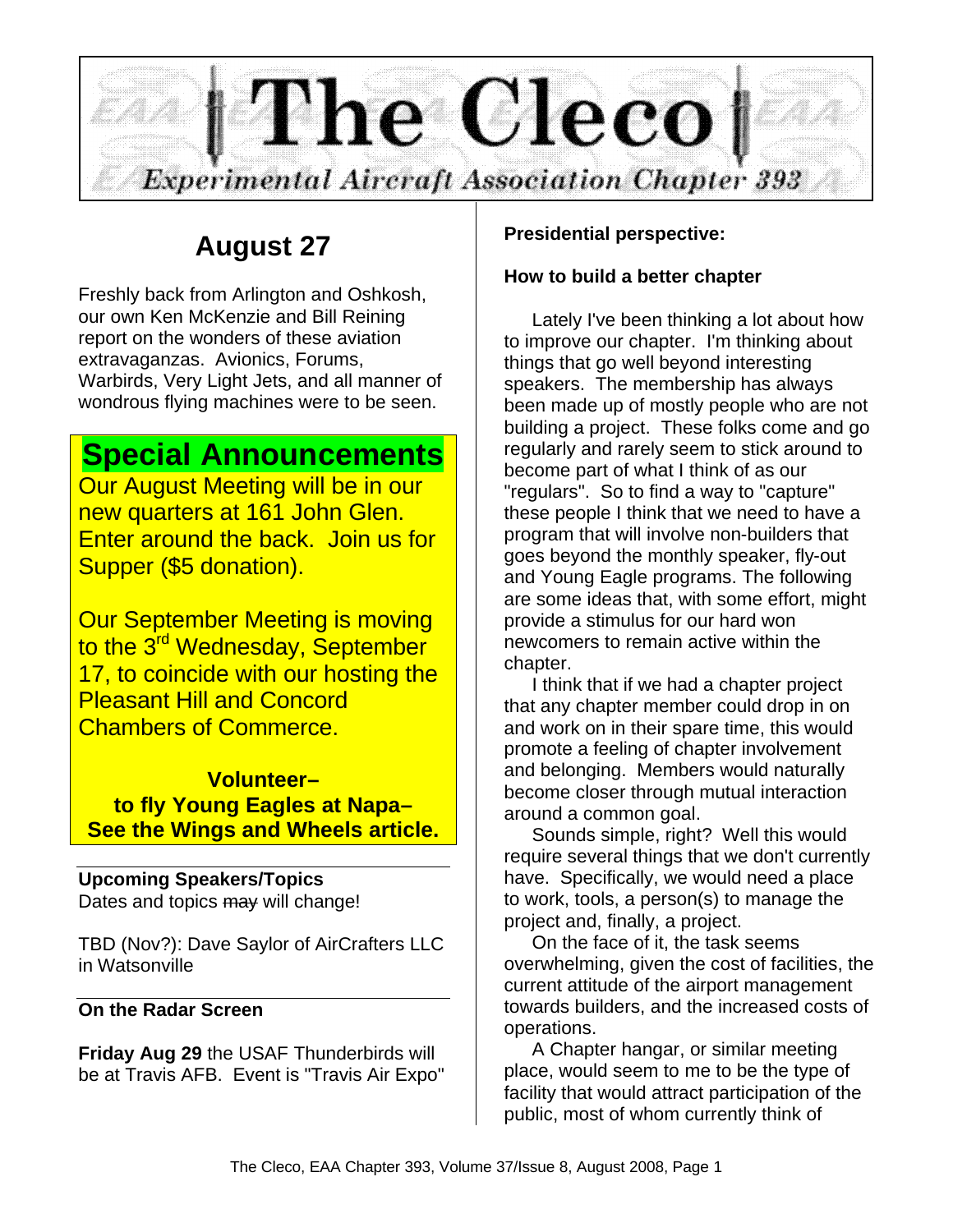aviation only as a sport of the wealthy. With EAA's current push to make aviation affordable, 393 could provide a real doorway for the normal guy to consider becoming a pilot if we could provide a place that they could drop in and participate in aviation activities. To make the most of EAA's current affordability push, we would have to focus on Light Sport Aircraft and other low cost options. This would pull in new pilot candidates, and also attract older pilots who are planning their flying futures. Our longterm survival requires that we both attract new pilot candidates and also retain existing pilots.

The airport is a natural location for an EAA chapter but nothing says that we must meet there. Another possibility is to move our club off-site. That is, to find a place that can serve as both meeting place and chapter "hangar" -- a place for both projects and other chapter activities. What I envision is a place that members could hang out during the day and well into the evenings and that could house several projects that members who don't have their own could help with. Sort of practice for the day they might have a project of their own.

So, if anyone has any thoughts on any of this, I'm open to suggestions.

**Chambers of Commerce "Mixer" on September 17** by William "Bill" McCoy

This coming meeting is, in my opinion, one of the most important that we have had since I have been a member.

It has taken a year and a month for us to be awarded the distinction of hosting a major "Monthly Mixer" by not only the Pleasant Hill Chamber of Commerce, but also the Concord Chamber of Commerce. It is very rare for the larger and longer established Concord Chamber to co-host a very small organization such as our 100 member EAA, especially since we are not a member of the Concord Chamber of Commerce. Yet they have honored us with the value of their members for this event.

The turn out should be about 120 people. Aviation is a very visible, yet mostly unknown industry to most people. Each time I have had the chance to bring up aviation at the past "Mixers" and what we are doing via EAA 393 there has always been a very high interest.

This is the best opportunity we have had to show our aircraft and our love for aviation to this many local business people. We need as many planes and other related items as we can get together to show and make available to this group of organizations.

Food and spirits will be available via EAA 393 and the Chambers of Commerce.

Hopefully we can do a couple of demo flights and contribute future sight seeing flights for the drawings that will be held at the event.

Please feel free to contact me directly for any further information.

**Young Eagles** by Dick Sperling

### **Our next Young Eagles Rally will be held on 13 Sept, details will follow.**

Thanks, Dick

## **Fly-Outs Revitalized** by Scott Achelis

Fly-Outs are usually scheduled on the Saturday following our regular monthly meeting. If the weather's not conducive for flying, the event is often postponed to the following Saturday. Watch for information regarding the Fly-Outs that is sent via email from EAA.393.Flyouts@Gmail.com; and be sure to contact that web address and give us your email if you haven't been receiving Fly-Out information.

#### **EAA 393 Picnic Report** July 19, 2008

Thanks to Louis Goodell for organizing and carrying out this year's picnic, almost single handedly. Also thanks to Bill Black and his wife Carolyn for taking over the cooking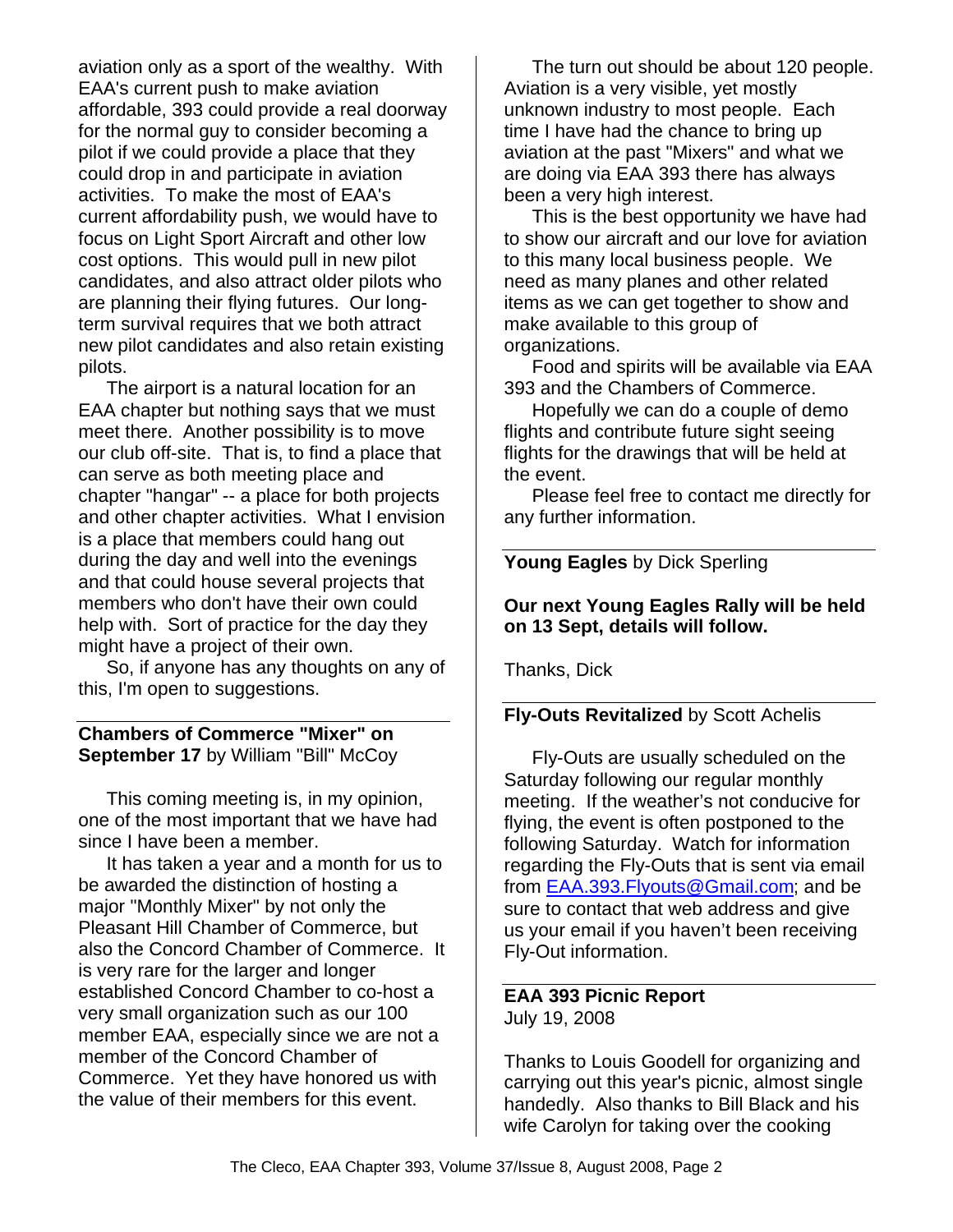duties, preparing scrumptious hamburgers and hot dogs for a large crowd. Louis Goodell reports that the attendees reached 45 souls, a notable improvement over attendance last time. We were blessed with temperate weather, and that, combined with good shade and good food, brought out the crowd. Of course, the fruit salad that Rick Lambert brought probably also had something to do with the large turnout.





The Cleco, EAA Chapter 393, Volume 37/Issue 8, August 2008, Page 3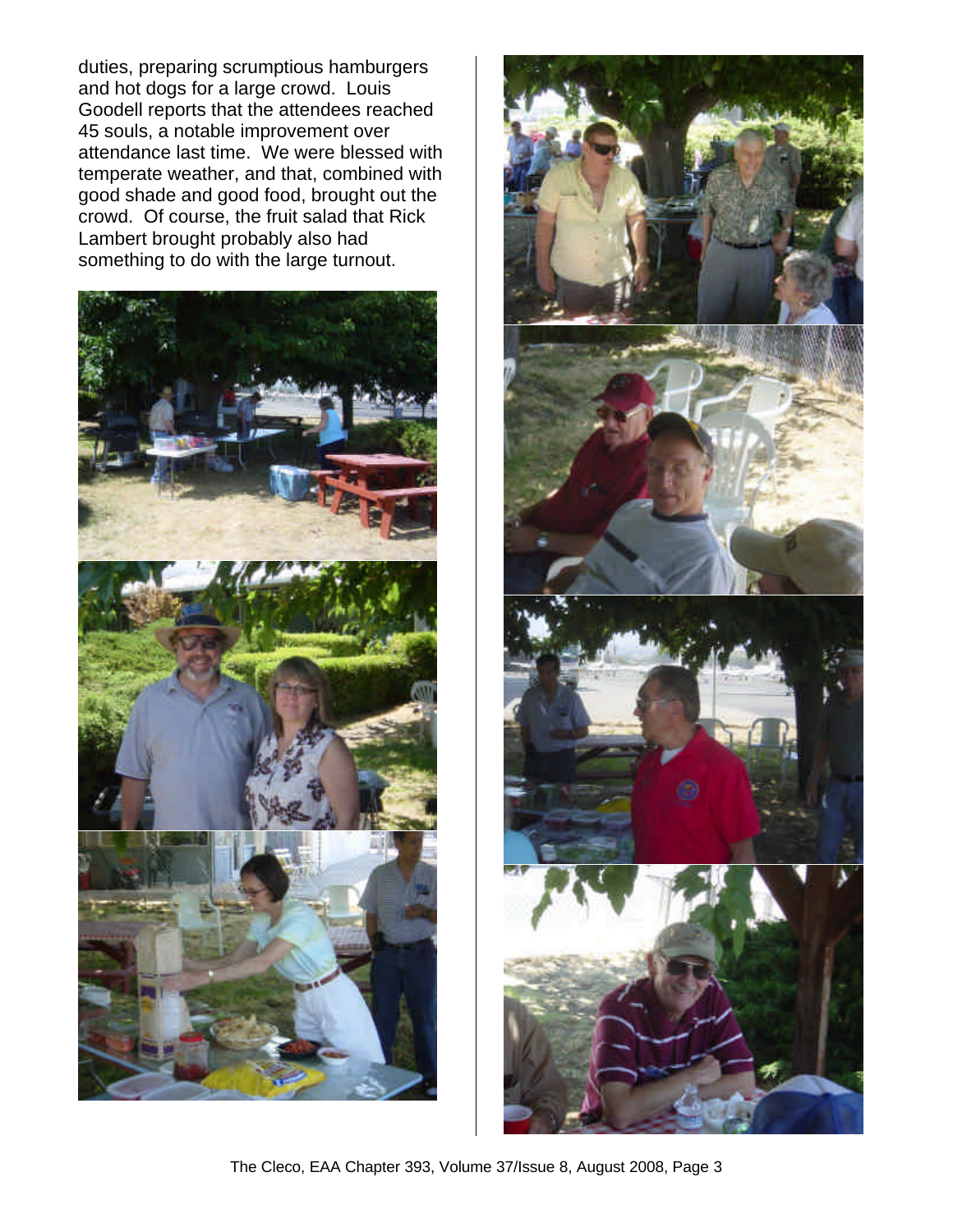

Who can help with the Chapter's tax/income/501(c)3 issues? The Board is seeking advice.

#### **EAA 393 Board Meeting Notes** August 5, 2008

Attending: Louis Goodell, Harvard Holmes, Bill Reining, and Bill McCoy.

1. Bill Reining reviewed upcoming speakers. He and Ken McKenzie will talk in August about Oshkosh. He met Dave Saylor of AirCrafters in Watsonville at Oshkosh, and Dave will speak to us. The date is not set yet. Bill Reining will call him.

We would also like to have another technical meeting, probably hosted by one or more of our members. Volunteers? Who has a hangar to use? Bill Reining will call Bruce Seguine as a starting point.

2. Treasurer Louis Goodell reported \$1,179.38 in checking and \$2,649.97 in savings. Our \$246 for the picnic has been paid. Our \$600 for the MDPA sublease has not been paid.

3. Louis Goodell thought there were 45 people at the picnic – one of our higher turnouts.

4. Harvard Holmes will request keys for the room from Lorraine Bartneck, for the following: Bill Reining, Louis Goodell, Pete Mitchell, Bill McCoy, Harvard Holmes, and Dick Sperling.

5. Cleco material is due August 13.

6. The Holiday party is coming. Harvard Holmes has contacted MDPA to get on the calendar for the room for Saturday December 6. Bill McCoy will contact a woman who prepares meals for parties at the yacht club. Harvard has done two seating charts for our MDPA/EAA room. Neither works for 9 tables.

7. Seems like we need a hard look at our finances.

8. We need a dinner organizer and we need to make the pre-meeting dinners an income-producing proposition. Harvard Holmes agreed to convene a "nominating committee" to find a dinner organizer.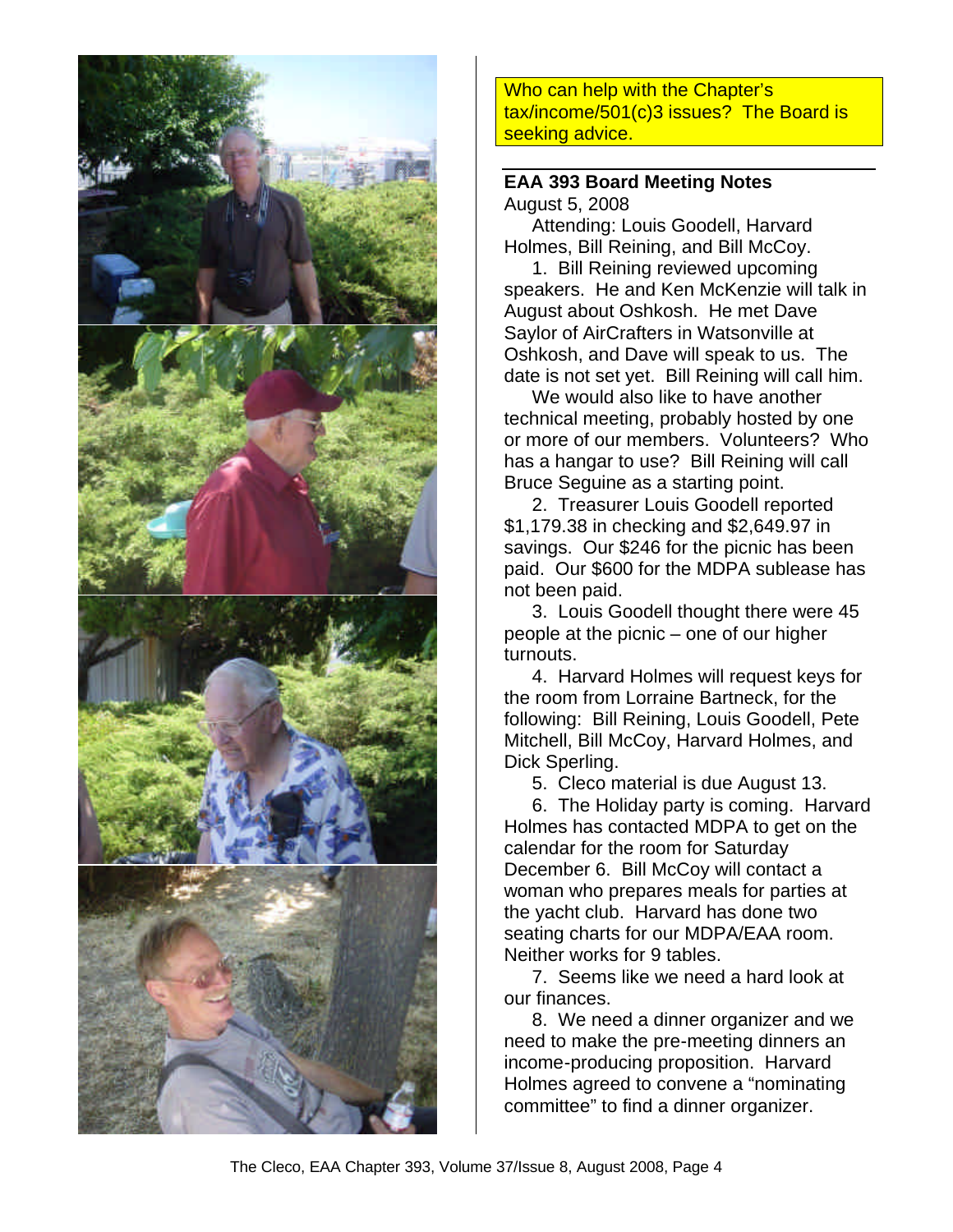9. The board noted a need to justify to our members our continued participation in the Chamber of Commerce (CC). Why is it important? What is the benefit to Chapter 393? Are we really getting our money's worth? Are we getting new members? Are we influencing local businesses and politicians in our favor? Are we getting better publicity for our events, e.g., the B-17 flights and the Young Eagles events? Bill McCoy will call Rich Cunningham (our Gov't. affairs coordinator, to brainstorm on these issues.

10. Bill McCoy reviewed our Chamber of Commerce (CC) mixer on September 17.

Background: We joined the Pleasant Hill CC with the intent of a) getting more members from CC members; b) getting more publicity; and c) getting a little more traction with the airport administration and other politicians. Joining the Concord CC was also an option at the time, but more expensive.

The event: Members of the CCs are expected to sponsor monthly mixers (cocktail parties) from time to time. Many months ago, we got scheduled for September  $17<sup>th</sup>$ . In this case, due to their great interest in aviation, the Concord CC will join the Pleasant Hill CC for our mixer. We are expected to provide "nibblies" to eat, while the CC will provide (sell) drinks to the attendees. Selling drinks is a fund raiser for the CC. Official hours of the mixer are from 5:30 PM until 7:30 PM. At 5:15 PM the CC would like to have a "ribbon cutting" ceremony (mainly publicity photos?). We plan to move our September meeting up a week to coincide with the mixer. We should expect 100 to 120 people from the CCs (and 30 to 40 EAA members). Our goal is to show the CCs "what we do," as airplane builders, as educators with our Young Eagles program, as contributors to the economy, as part of GA (which provides business transportation), and as pilots who fly as quietly as possible. Dress is casual.

#### **Hangar Space Available**

Shared Hangar space available.......ideal for HIGH "SHORT" WINGED A/C or project West Ramp CCR \$210/mo Pete Wiebens, 925-933-7517

# **Wings & Wheels 2008**

**Napa County Airport (APC) Saturday, August 30th 10am to 3:30pm**

Hi everyone! This is the official information email on Napa County Airport Day: "Wings & Wheels 2008." As Event Chairman I want to invite you to attend.

What is "Wings & Wheels 2008?" Think of it as "Pacific Coast Dream Machines" in the Napa Valley. There is one major difference... its FREE to the public, there is no admission charge. Airport Day is a PR event to get folks out to their airport to get up-close and personal with airplanes and pilots and find out that they are just regular folks who learned to fly. It also lets folks learn just what services the airport provides to our community. Events like this are critical to promoting and preserving general aviation.

FAST FACTS

• Arrival and set-up time is from 7:30 'til 9:45am (weather permitting). Late arrivals can be handled IF you arrange it in advance. You can arrive and have your plane parked on Friday if you contact us ahead of time.

• Event hours are 10am to 3:30pm. We are asking participants to leave their planes and cars on display the entire time but early departures are possible if you pre-arrange it.

• Each participant receives an event plaque and a \$5 food coupon redeemable with our vendors.

• Every participant is automatically entered in our "People's Choice Awards" contest. Children and parents will be voting for their favorite cars and planes in different catagories and trophies will be awarded (including "best of show").

• Transient parking is available for those wishing to fly in, but not display their aircraft.

This event is sponsored by EAA Chapter 167 (Napa/Solano) and the Napa Area Pilots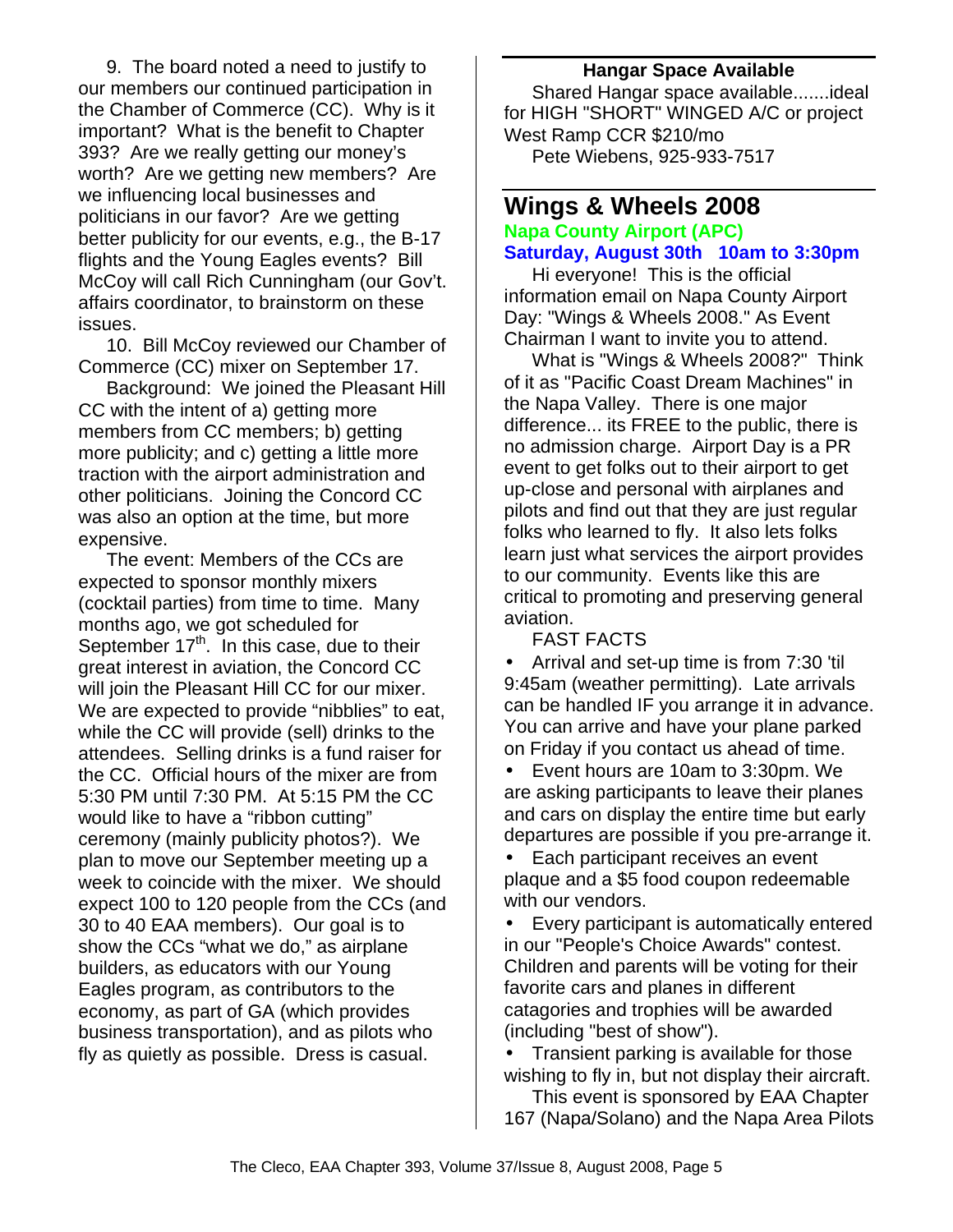Association who will be covering the costs and providing the volunteer staff.

In addition to aircraft on display, the Napa Valley Cruisers will be coordinating the car show side of the event.

We will be flying Young Eagles all day and expect at LEAST 120 children to sign up for their free flights. If you are interested in flying Young Eagles contact Bill Wheadon at 707 224-3901. YE flights will be from 10am - 3:30pm.

EAA 167 will have an area with aircraft under-construction so that folks can learn about airplane-building. There will be electric cars on display. Airplane-building workshops for KIDS will be held throughout the day where children will put together their own, rubber band-powered airplanes and then fly them.

To find out more about any specifics or make special arrangements contact me, Keith Hezmalhalch at 707-226-1076 or tollfree at 1-866-945-3843.

# **West Side Irregulars Fly To Auburn**

August 13, 2008

Wednesdays are common days for informal fly outs by owners at the Northwest Hangars. This time we had 6 aircraft and 10 people: Bob Belshe in his Lancair 235/320, Bob Sinclair in his Lancair 320, Fred Egli in his Lancair IV with Vi, Harvard and Sara; Phil Jenkins in his Glasair II with Gene Stangel; Ken Wiley in his Glastar; and Ron Robinson in his Glasair I. The food was excellent, as usual, but the weather was very hot, not much of a relief from Concord.





The Cleco, EAA Chapter 393, Volume 37/Issue 8, August 2008, Page 6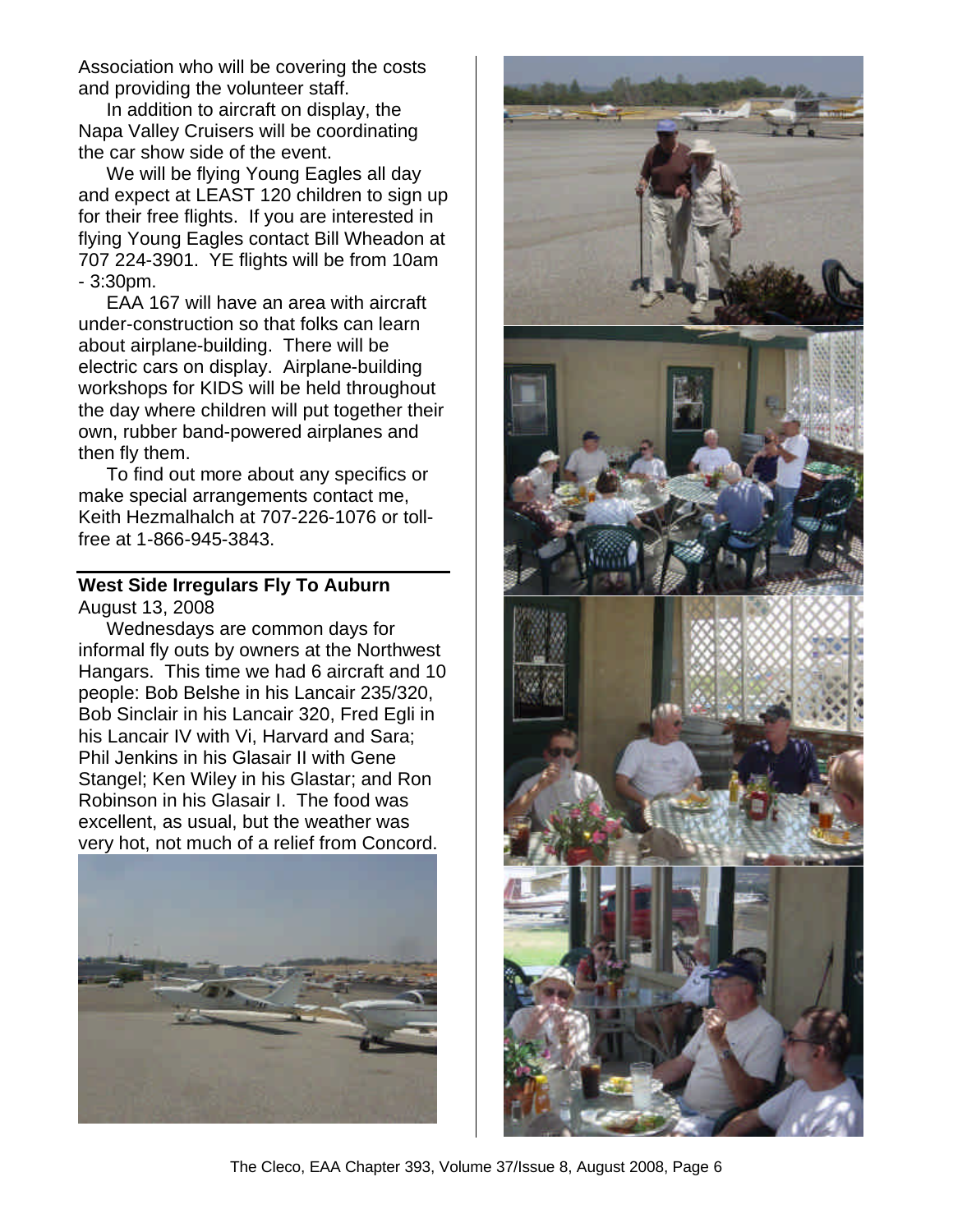#### **Secret Pictures from our April B-17 visit Thanks to our Donors and Sponsors**





# **925 689 7220 or 676 5800**

www.alpinepastry.com

# **MTZ Auto Repair** *ASE Certified Warranty Technicians*

 *Family Owned and Operated 889 Howe Rd. Martinez, CA 94533*

**Lifetime Oil Change \$449.95 \$119.95 (E**  *Never Pay For Another Oil Change For As Long As You Own Your Car*

 *COMPLETE AUTOMOTIVE SERVICE AND REPAIR*

*mtzautorepair@sbcglobal.net 925-228-9672*

**The Experimental Aircraft Association Chapter 393 of Concord, CA** P.O. Box 272725, Concord, CA 94527-2725 http://www.eaa393.org/ Email: nle@eaa393.org Officers/Appointees for 2008-2009 President: Ken McKenzie pres@eaa393.org 925 283 3119 Vice President: Bill Reining<br>
veep@eaa393.org 510 479 7260  $veep@eaa393.org$ Secretary **Pete Mitchell** secty@eaa393.org 925 685 3700 Treasurer Louis Goodell treas@eaa393.org 925 682 4198 Newsletter Ed. Harvard Holmes nle@eaa393.org 510 526 5347 Tech. Counselor Rick Lambert tc@eaa393.org 925 323 0041 Young Eagles Dick Sperling yec@eaa393.org 925 356 5656 Membership Bill McCoy members@eaa393.org 925 370 6511 Fly-Out Coordinator Scott Achelis eaa.393.flyouts@gmail.com 925 935 7920 Government Affairs Rich Cunningham Ex-Vice President Scot Stambaugh ex-vp@eaa393.org 925 962 0255 Photographer Tom Howard photog@eaa393.org 925 933 6015 Photographer Charles Hester photog2@eaa393.org 925 228 2309 Webmaster Harvard Holmes webmaster@eaa393.org 510 526 5347